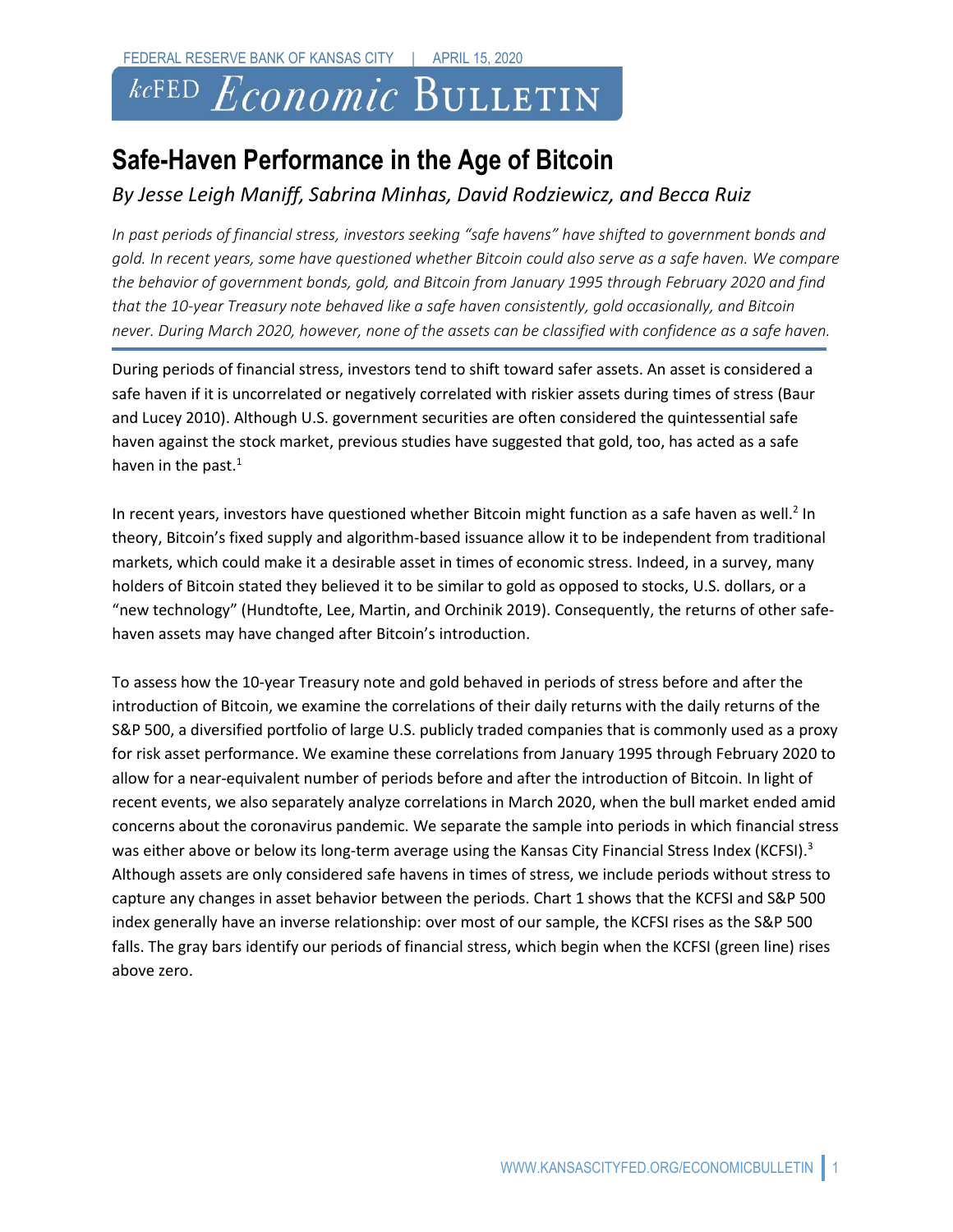

#### **Chart 1: Periods of Financial Stress**

Note: Gray bars indicate periods of stress. Sources: Federal Reserve Bank of Kansas City and Bloomberg.

Table 1 shows the historic correlations of the 10-year Treasury, gold, and Bitcoin across the entire sample. Both the 10-year Treasury and gold have negative, statistically significant correlations with the S&P 500, suggesting both assets have the properties of safe havens. In contrast, Bitcoin has a weak positive correlation with the S&P 500 during periods of financial stress, suggesting Bitcoin behaves more like a risk asset than a safe haven.

| Table 1: Historic Correlations with the S&P 500, 1995-2020 |  |  |
|------------------------------------------------------------|--|--|
|------------------------------------------------------------|--|--|

| Asset            | Correlation: No stress | <b>Correlation: Stress</b> |
|------------------|------------------------|----------------------------|
| 10-year Treasury | $-0.1114***$           | $-0.3932***$               |
| Gold             | $-0.0297*$             | $-0.0549**$                |
| <b>Bitcoin</b>   | $-0.0102$              | $0.1180**$                 |

\* Significant at the 10 percent level

\*\* Significant at the 5 percent level

\*\*\* Significant at the 1 percent level

Source: Bloomberg.

Table 2 breaks the full sample down into individual periods with or without financial stress and shows that the safe-haven properties of assets have varied over time. Panel A shows the correlations for gold and the 10-year Treasury before the introduction of Bitcoin, while Panel B shows the correlations after Bitcoin was introduced. As in Table 1, the 10-year Treasury consistently behaves like a safe haven: the correlations for the 10-year Treasury are negative and statistically significant across all stress periods.<sup>4</sup> In contrast, gold has only behaved like a safe haven in certain periods of financial stress. Finally, Panel B shows that Bitcoin has failed to exhibit the behaviors of a safe-haven asset—its correlations with the S&P 500 are not statistically significant in any period and positive in all but one.<sup>5</sup>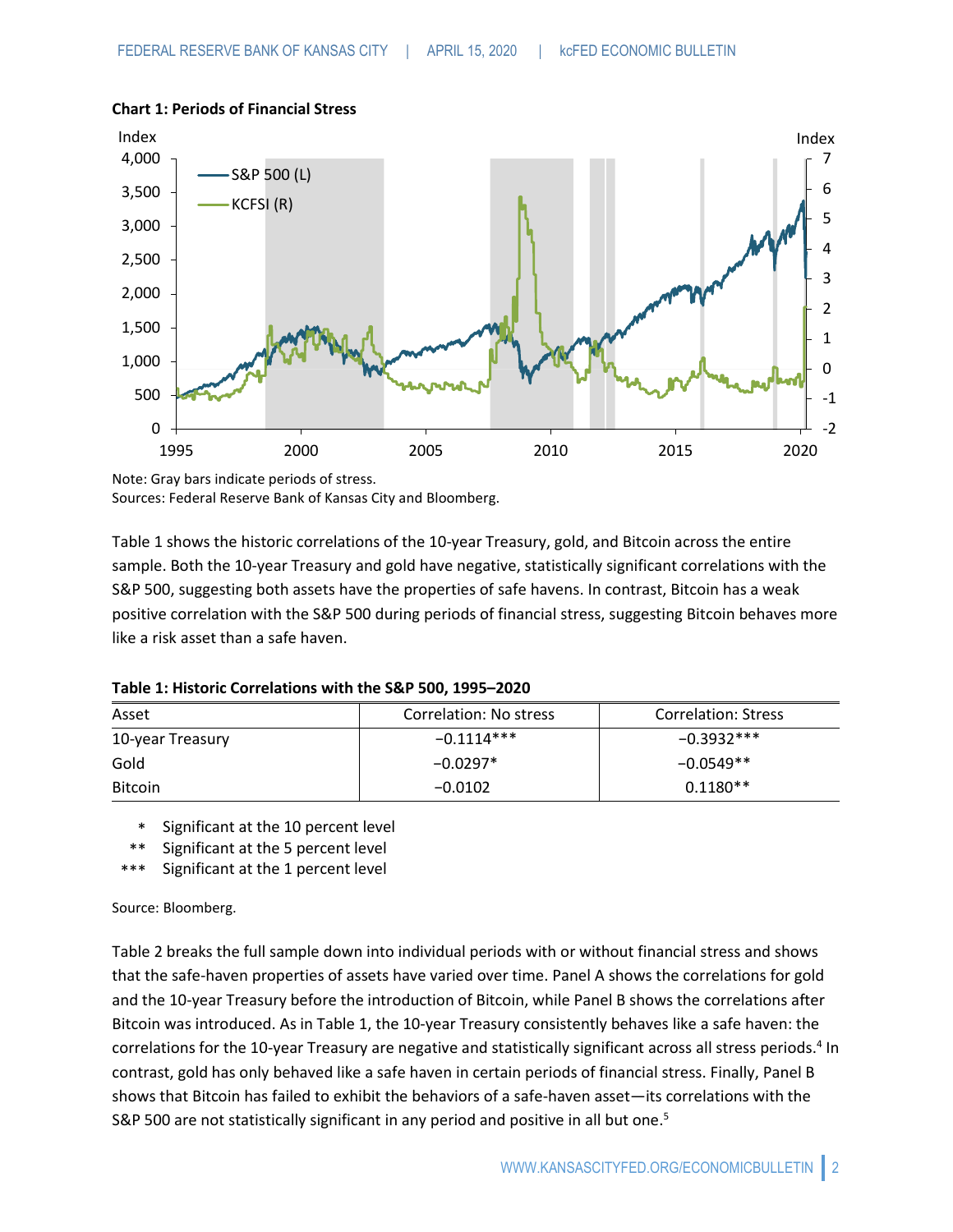**Table 2: Historic Correlations with the S&P 500 in Varying Periods of Stress over Time** 

| FAIICI A. FIC-DILLUIII |                  |            |                  |            |                  |            |
|------------------------|------------------|------------|------------------|------------|------------------|------------|
|                        | Jan. 1995-       | Aug. 1998- | May 2003-        | Aug. 2007- | Dec. 2010-       | Aug. 2011- |
|                        | <b>July 1998</b> | April 2003 | <b>July 2007</b> | Nov. 2010  | <b>July 2011</b> | Feb. 2012  |
| Asset                  | (no stress)      | (stress)   | (no stress)      | (stress)   | (no stress)      | (stress)   |
| 10-year Treasury       | $0.34***$        | $-0.29***$ | $-0.08**$        | $-0.42***$ | $-0.49***$       | $-0.65***$ |
| Gold                   | $-0.08**$        | $-0.13***$ | 0.01             | 0.00       | 0.05             | $-0.02$    |

#### **Panel A: Pre-Bitcoin**

#### **Panel B: Post-Bitcoin**

|                  |             | April 2012-      | Aug. 2012-  | Jan. 2016- | March 2016- |
|------------------|-------------|------------------|-------------|------------|-------------|
|                  | March 2012  | <b>July 2012</b> | Jan. 2016   | Feb. 2016  | Feb. 2020   |
| Asset            | (no stress) | (stress)         | (no stress) | (stress)   | (no stress) |
| 10-year Treasury | $-0.49**$   | $-0.71***$       | $-0.34***$  | $-0.55***$ | $-0.36***$  |
| Gold             | $0.45**$    | 0.09             | 0.02        | $-0.46***$ | $-0.15***$  |
| <b>Bitcoin</b>   | 0.08        | 0.13             | $-0.02$     | 0.09       | 0.02        |

\* Significant at the 10 percent level

\*\* Significant at the 5 percent level

\*\*\* Significant at the 1 percent level

Sources: Federal Reserve Bank of Kansas City and Bloomberg.

A natural question is whether the recent period of financial stress related to the coronavirus pandemic has altered these correlations. Table 3 shows that during March 2020, none of the assets exhibited statistically significant safe-haven behavior. The result for the 10-year Treasury is somewhat surprising, as it was a safe haven for every stress period from 1995 through February 2020, regardless of duration. Although its correlation with the S&P 500 in March 2020 is still negative, it is not statistically significant.<sup>6</sup> Gold has a positive but insignificant correlation, which is unsurprising given that it has not consistently demonstrated safe-haven properties across stress periods. <sup>7</sup> As in the full sample, Bitcoin has a positive, statistically significant correlation, suggesting it performed like a risk asset in March rather than a safe haven.

| Table 3: Correlations with the S&P 500 in March 2020 |  |  |  |  |
|------------------------------------------------------|--|--|--|--|
|------------------------------------------------------|--|--|--|--|

| Asset            | Correlation with S&P 500 |
|------------------|--------------------------|
| 10-year Treasury | $-0.2271$                |
| Gold             | 0.1343                   |
| <b>Bitcoin</b>   | $0.5578***$              |

- \* Significant at the 10 percent level
- \*\* Significant at the 5 percent level
- \*\*\* Significant at the 1 percent level

Source: Bloomberg.